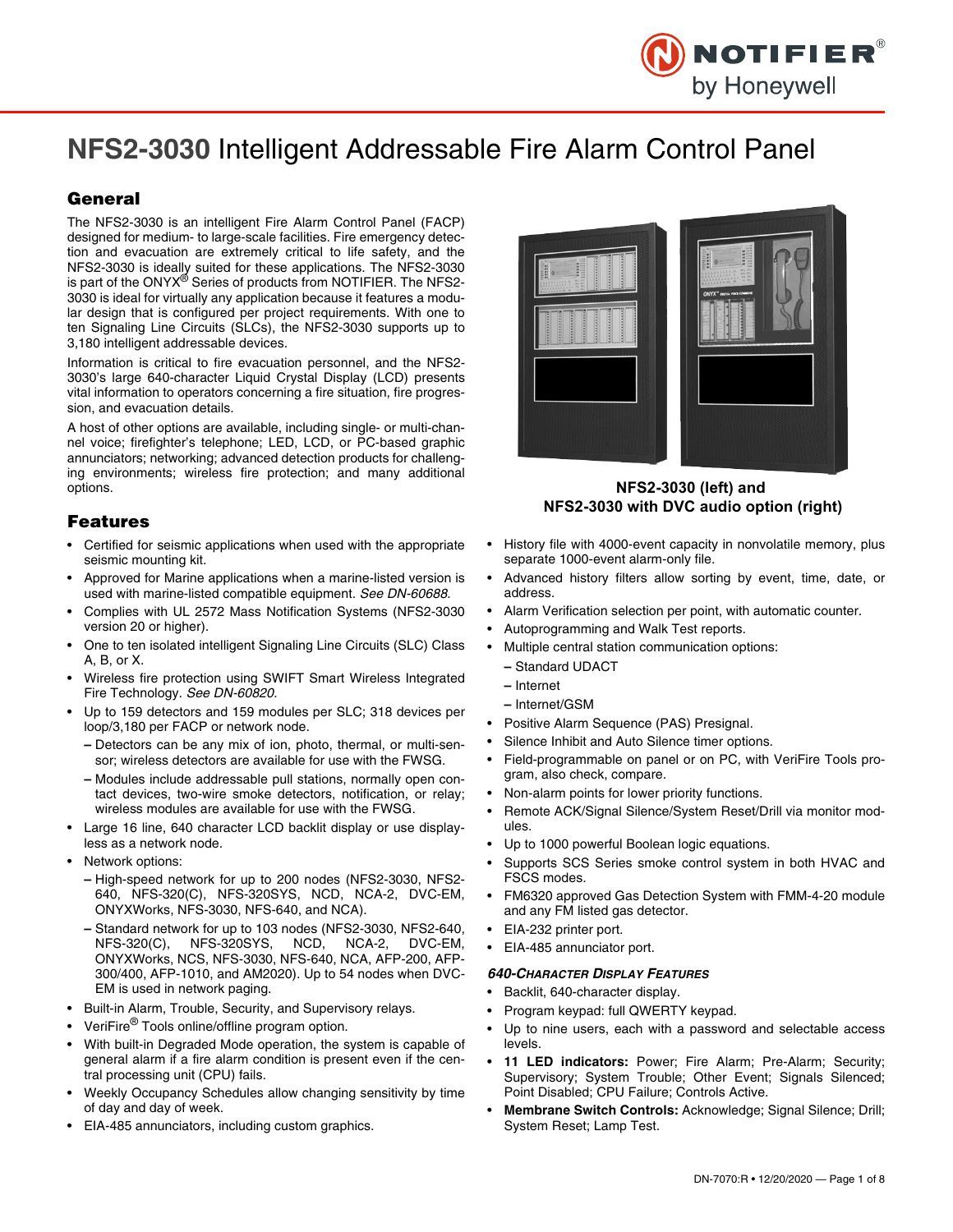• **LCD Display:** 640 characters (16 lines x 40 characters) with long-life LED backlight.

#### *SWIFT WIRELESS*

- Self-healing mesh wireless protocol.
- Each SWIFT Gateway supports up to 50 devices: 1 wireless gateway and up to 49 SWIFT devices.
- Up to 4 wireless gateways can be installed with overlapping network coverage.

## *RELEASING FEATURES*

- Ten independent hazards.
- Sophisticated cross-zone (three options).
- Delay timer and Discharge timers (adjustable).
- Abort (four options).

## *VOICE AND TELEPHONE FEATURES*

- Up to eight channels of digital audio.
- 35 watt, 50 watt, 75 watt, and 100/125 watt digital amplifiers (DAA2/DAX series and DS series).
- Solid state message generation.
- Hard-wired voice control module options.
- Firefighter telephone option.
- 30- to 120-watt analog amplifiers (AA Series).
- Backup tone generator and amplifier option.

## *FLASHSCAN*® *INTELLIGENT FEATURES*

- Polls up to 318 devices on each loop in less than two seconds.
- Activates up to 159 outputs in less than five seconds.
- Multicolor LEDs blink device address during Walk Test.

## **Sample System Options**

- Fully digital, high-precision protocol (U.S. Patent 5,539,389).
- Manual sensitivity adjustment up to nine levels.
- Pre-alarm ONYX intelligent sensing up to nine levels.
- Sensitivity levels:
	- **Photo –** 0.5 to 2.35%/foot obscuration.
	- **High-Sensitivity Photoelectric (VIEW**®**)** Open Air Protection (0.5% - 2.0%/ft. obscuration), Special Applications (0.02%- 0.5%/ft. obscuration**)**
	- **Multi-Criteria Detector**  Open Air Protection (2.52-3.89%/ft. obscuration), Special Applications (1.13-2.52%/ft. obscuration)
- Drift compensation (U.S. Patent 5,764,142).
- Multi-detector algorithm involves nearby detectors in alarm decision (U.S. Patent 5,627,515).
- Automatic detector sensitivity testing (NFPA-72 compliant).
- Maintenance alert (two levels).
- Self-optimizing pre-alarm.
- Programmable activation of sounder/relay bases during alarm or pre-alarm.
- Read Status displays the level of detector cleanliness.

## *FSV-951 SERIES VIEW*® *(VERY INTELLIGENT EARLY WARNING) HIGH-SENSITIVITY SMOKE DETECTOR*

- Advanced ONYX intelligent sensing algorithms differentiate between smoke and non-smoke signals.
- Addressable operation pinpoints the fire location.
- Ivory models (-IV) support CLIP mode as well as FlashScan.
- ULC listed models available; "A" models are ULC Listed.
- -R is retrofit, backwards compatible for use with older panels.



*NOTE: CPU2-3030 firmware version 14.0 (and higher) can support LCD-160 on the RDP port, or LCD2-80 in terminal mode, but not both at the same time.*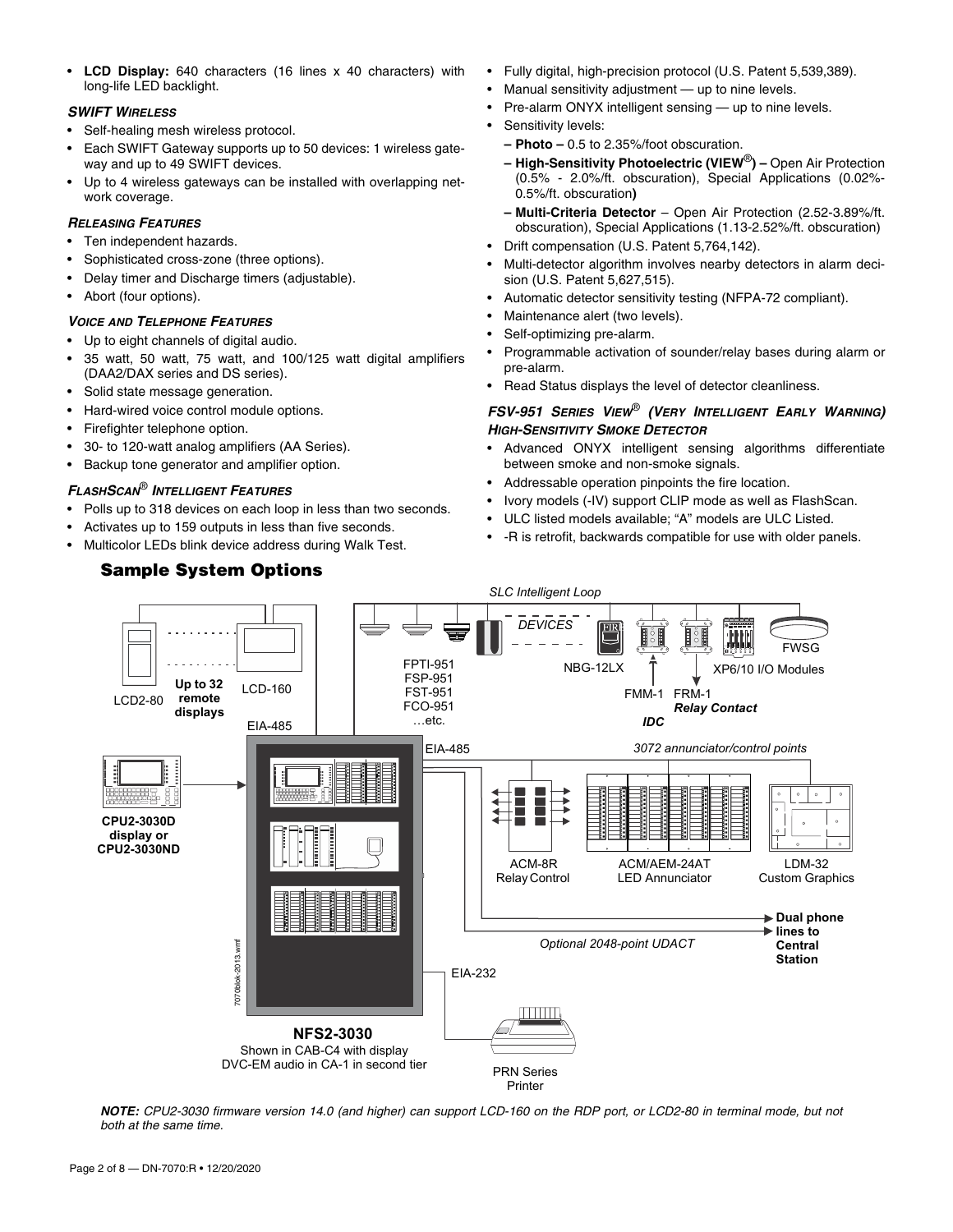#### *FCO-951(A)/-IV ADVANCED MULTI-CRITERIA FIRE/CO DETECTOR*

- Detects all four major elements of a fire (smoke, heat, CO, and flame).
- 135°F (57.2°C) fixed-temperature heat detector.
- Transmits an alarm signal due to heat.
- Separate signal for life-safety CO detection.
- Optional addressable sounder base for Temp-3 (fire) or Temp-4 (CO) tone.
- Automatic drift compensation of smoke sensor and CO cell.
- High nuisance-alarm immunity.
- ULC listed models available; "A" models are ULC Listed.

#### *FPTI-951(A) INTELLIGENT MULTI-CRITERIA DETECTOR*

- Combined Photoelectric Thermal and Infrared Sensor
- UL 268 7th Edition and UL 521 Listed; Canadian models CAN/ ULC S529 and CAN/ULC S530
- Microprocessor-based technology; combination photo, thermal, and infrared technology.

#### *FPC-951(A) PHOTOELECTRIC/CO SENSOR*

• Combined photoelectric and carbon monoxide sensor

#### *FSCO-951(A) INTELLIGENT CO SENSOR*

• Carbon monoxide sensor

#### *FS-OSI-RI(A) ADDRESSABLE INTELLIGENT SINGLE-ENDED BEAM SMOKE DETECTOR*

- Intelligent addressable reflector-type linear optical beam smoke detector
- Fast, easy, and intuitive beam alignment indicated by directional LED arrows
- Long range coverage of 16-328 ft (5-100 m) is standard; no separate long-range kit required

#### *FMM-4-20 GAS DETECTION MODULE*

- Interface to industry-standard linear scale 4-20 mA sensors.
- Five programmable thresholds.
- FM Approved, Class 6320 (Stationary Gas Sensors/Detectors).

#### *INTELLIGENT VESDA® DETECTORS*

- Intelligent aspiration smoke detectors connect directly to the SLC loop of compatible ONYX® Series panels:
	- **–** VEA-040-A00-NTF, VEA-040-A10-NTF
	- **–** VEP-A00-P-NTF, VEP-A10-P-NTF, VEP-A00-1P-NTF
	- **–** VEU-A00-NTF, VEU-A10-NTF
- Models offer LED display, LCD display, or both
- Coverage options for spaces up to 69,965 square feet

## **FlashScan**® **Exclusive World-Leading Detector Protocol**

At the heart of the NFS2-3030 is a set of detection devices and device protocol — FlashScan (U.S. Patent 5,539,389). FlashScan is an all-digital protocol that gives superior precision and high noise immunity.

As well as giving quick identification of an active input device, this protocol can also activate many output devices in a fraction of the time required by competitive protocols. This high speed also allows the NFS2-3030 to have the largest device per loop capacity in the industry — 318 points — yet every input and output device is sampled in less than two seconds. The microprocessor-based FlashScan® detectors have bicolor LEDs that can be coded to provide diagnostic information, such as device address during Walk Test.

## **ONYX Intelligent Sensing**

ONYX Intelligent Sensing is a set of software algorithms that provide the NFS2-3030 with industry-leading smoke detection capability. These complex algorithms require many calculations on each reading of each detector, and are made possible by the very high-speed microcomputer used by the NFS2-3030.

**Drift Compensation and Smoothing.** Drift compensation allows the detector to retain its original ability to detect actual smoke, and resist false alarms, even as dirt accumulates. It reduces maintenance requirements by allowing the system to automatically perform the periodic sensitivity measurements required by NFPA 72. Smoothing filters are also provided by software to remove transient noise signals, usually caused by electrical interference.

**Maintenance Warnings.** When the drift compensation performed for a detector reaches a certain level, the performance of the detector may be compromised, and special warnings are given. There are three warning levels: (1) Low Chamber value; (2) Maintenance Alert, indicative of dust accumulation that is near but below the allowed limit; (3) Maintenance Urgent, indicative of dust accumulation above the allowed limit.

**Sensitivity Adjust.** Nine sensitivity levels are provided for alarm detection. These levels can be set manually, or can change automatically between day and night. Nine levels of pre-alarm sensitivity can also be selected, based on predetermined levels of alarm. Pre-alarm operation can be latching or self-restoring, and can be used to activate special control functions.

**Self-Optimizing Pre-Alarm.** Each detector may be set for "Self-Optimizing" pre-alarm. In this special mode, the detector "learns" its normal environment, measuring the peak analog readings over a long period of time, and setting the pre-alarm level just above these normal peaks.

**Cooperating Multi-Detector Sensing.** A patented feature of ONYX Intelligent Sensing is the ability of a smoke sensor to consider readings from nearby sensors in making alarm or pre-alarm decisions. Without statistical sacrifice in the ability to resist false alarms, it allows a sensor to increase its sensitivity to actual smoke by a factor of almost two to one.

## **Field Programming Options**

**Autoprogram** is a timesaving feature. The FACP "learns" what devices are physically connected and automatically loads them in the program with default values for all parameters. Requiring less than one minute to run, this routine allows the user to have almost immediate fire protection in a new installation, even if only a portion of the detectors are installed.

**Keypad Program Edit.** The NFS2-3030, like all NOTIFIER intelligent panels, has the exclusive feature of program creation and editing capability from the front panel keypad, while continuing to provide fire protection. The architecture of the NFS2-3030 software is such that each point entry carries its own program, including control-by-event links to other points. This allows the program to be entered with independent per-point segments, while the NFS2-3030 simultaneously monitors other (already installed) points for alarm conditions.

**VeriFire® Tools** is an offline programming and test utility that can greatly reduce installation programming time, and increase confidence in the site-specific software. It is Windows® based and provides technologically advanced capabilities to aid the installer. The installer may create the entire program for the NFS2-3030 in the comfort of the office, test it, store a backup file, then bring it to the site and download from a laptop into the panel.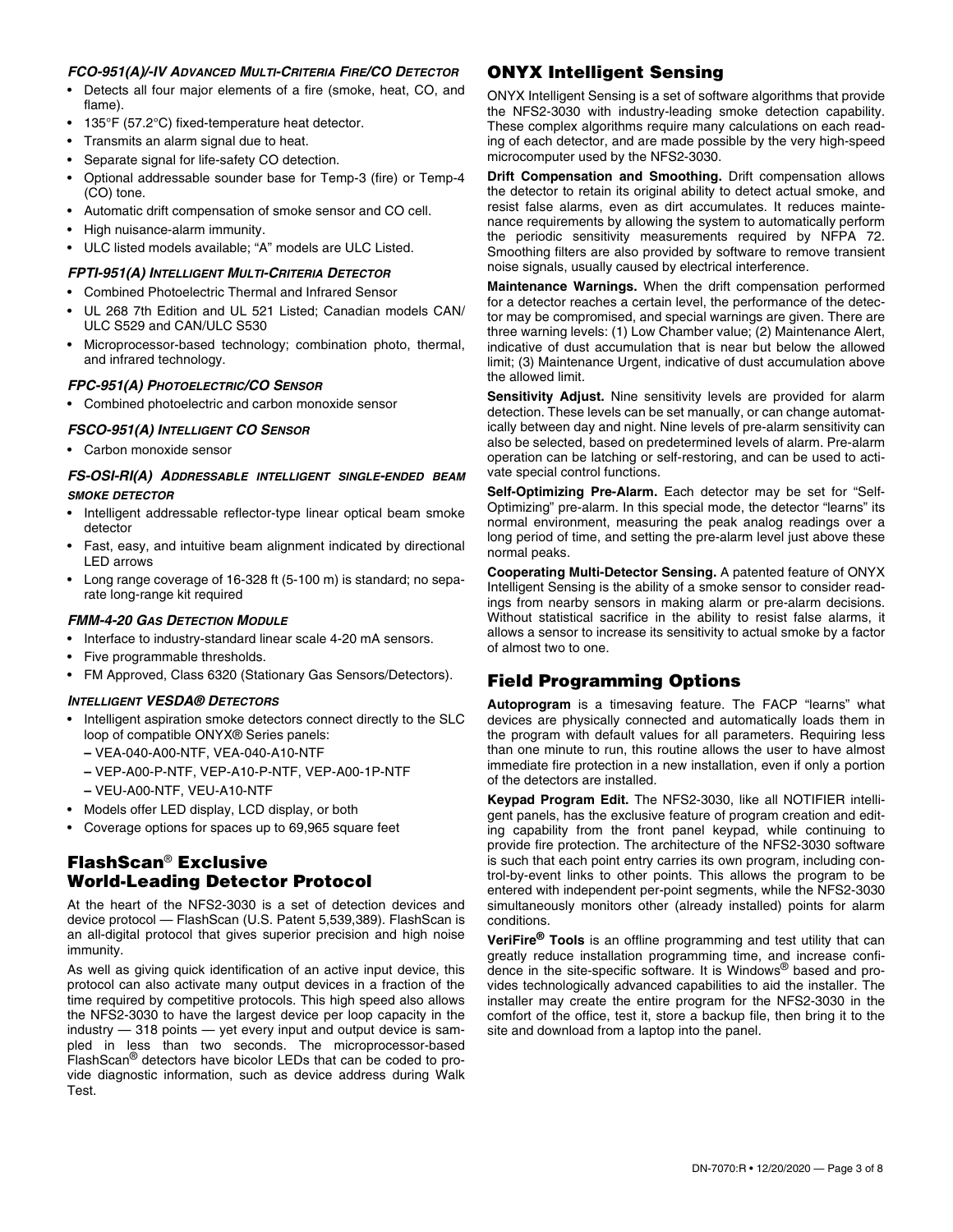## **Product Line Information**

- "Configuration Guidelines" on page 4
- "Main System Components" on page 4
- "Networking Options" on page 4
- "Auxiliary Power Supplies and Batteries" on page 4
- "Audio Options" on page 4
- "Compatible Devices, EIA-232 Ports" on page 5
- "Compatible Devices, EIA-485 Ports" on page 5
- "Compatible Intelligent Devices" on page 5
- "Enclosures, Chassis, and Dress Plates" on page 6
- "Backboxes" on page 7
- "Other Options" on page 7

#### *CONFIGURATION GUIDELINES*

*Stand-alone and network systems require a main display. On single-FACP systems (one NFS2-3030D), the display option is the CPU2- 3030D. On network systems (two or more networked fire panel nodes), at least one NCD, NCA-2, NCS, or ONYXWorks annunciation device is required. Options listed as follows.*

#### *MAIN SYSTEM COMPONENTS*

**CPU2-3030D:** NFS2-3030 Primary Display. CPU2-3030D ships with keypad/display installed; includes 640-character backlit LCD display, QWERTY programming and control keypad. CPU2-3030 is a central processing unit and requires an AMPS-24(E) power supply. For English ULC applications, use CPU2-3030DC. Non-English versions are available: CPU2-3030D-FR, CPU2-3030D-HE, CPU2-3030D-KO, CPU2-3030D-PO, CPU2-3030D-SC, CPU2-3030D-SP, CPU2- 3030D-TC, and CPU2-3030D-TH. For English Marine applications order CPU2-3030D-M; for non-English Marine applications order CPU2-3030D-M and the appropriate KP-KIT-XX. (See DN-60688.)

**CPU2-3030ND:** CPU2-3030 without display. Non-English versions are available: CPU2-3030ND-FR, CPU2-3030ND-HE, CPU2- 3030ND-KO, CPU2-3030ND-PO, CPU2-3030ND-SC, CPU2- 3030ND-SP, CPU2-3030ND-TC.

**AMPS-24(E):** One required for each NFS2-3030. Addressable power supply and battery charger with two 24 VDC outputs. Addressable by any FlashScan® or CLIP mode FACP. Charges 7 to 200 AH batteries. Occupies up to five addresses on an SLC, depending on configuration. Primary input power for panel. *See DN-6883.*

**LCM-320:** Loop Control Module. Provides one SLC. NFS2-3030 supports up to five LCM-320s and five LEM-320 expanders for a total of ten SLCs. *See DN-6881.* 

**LEM-320:** Loop Expander Module. Expands an LCM-320. *See DN-6881.*

*SAMPLE SYSTEM: Four-loop NFS2-3030 with display: CPU2- 3030D, DP-DISP, two BMP-1s, CHS-M3, two LCM-320s, two LEM-320s, AMPS-24, SBB-A4, DR-A4, BP2-4, BB-100, batteries.*

#### *NETWORKING OPTIONS*

**NCA-2:** Network Control Annunciator, 640 characters. An alternate primary display for CPU2-3030 can be provided by the NCA-2, NCS, or ONYXWorks. Using NCA-2 as primary display enables non-English languages. On network systems (two or more networked fire panel nodes), one network display (either NCA-2, NCS, or ONYX-Works) is required for every system. On network systems, the NCA-2 connects (and requires) a standard Network Communication Module or High-Speed Network Communication Module. Mounts in a row of FACP node or in two annunciator positions. Mounting options include the DP-DISP, ADP-4B, or in an annunciator box, such as the ABS-2D. In CAB-4 top-row applications, a DP-DISP and two BMP-1 blank modules are required for mounting. Non-English versions are available: NCA-2-FR, NCA-2-HE, NCA-2-KO, NCA-2-PO, NCA-2- SC, NCA-2-SP, NCA-2-TC, NCA-2-TH. For English ULC applications, order NCA-2C; for marine applications, order NCA-2-M; for non-English marine applications order NCA-2-M and appropriate KP-KIT-XX. *See DN-7047.*

**NCD:** Network control display, with a high-definition 10" touch screen. As part of a standalone NFS2-3030 system, the NCD can serve as Primary Display for the panel, to provide control and status capabilities on displayless nodes. On network systems, the NCD connects to (and requires) a standard Network Communication Module or High-Speed Network Communication Module. Mounting options include the ABS-TD for standalone applications. In the CAB-4 series the NCD can be mounted in the top row with a DP-GDIS1 or lower rows using a DP-GDIS2. *See DN-60974.*

**NCM-W, NCM-F:** Standard Network Communications Modules. Wire and multi-mode fiber versions available. *See DN-6861*.

**HS-NCM-W(-2), HS-NCM-MF, HS-NCM-SF, HS-NCM-WMF(-2), HS-NCM-WSF(-2), HS-NCM-MFSF:** High-speed Network Communications Modules that can connect to two nodes. Wire, single-mode fiber, multi-mode fiber, and media conversion models are available. *See DN-60454.* 

**RPT-W, RPT-F, RPT-WF:** Standard-network repeater board with wire connection (RPT-W), multi-mode fiber connection (RPT-F), or allowing a change in media type between wire and fiber (RPT-WF). Not used with high-speed networks. *See DN-6971.* 

**ONYXWorks:** UL/ULC-listed graphics PC workstation, ONYXWorks GUI software, and computer hardware. *See DN-7048 for specific part numbers.*

**NFN-GW-EM-3:** NFN Gateway, embedded. (Replaces NFN-GW-EM.) *See DN-60499.* 

**NWS-3: NOTI•FIRE•NET™** Web Server. *See DN-6928.*

**CAP-GW:** Common Alerting Protocol Gateway. *See DN-60756.* 

**VESDA-HLI-GW:** VESDAnet high-level interface gateway. *See DN-60753.*

**LEDSIGN-GW:** UL-listed sign gateway. Interfaces with classic and high-speed NOTI•FIRE•NET networks through the NFN Gateway. *See DN-60679.* 

**OAX2-24V:** UL-listed LED sign, used with LEDSIGN-GW. *See DN-60679.* 

#### *AUXILIARY POWER SUPPLIES AND BATTERIES*

**APS2-6R:** Auxiliary Power Supply. Provides up to 6.0 amperes of power for peripheral devices. Includes battery input and transfer relay, and overcurrent protection. Mounts on two of four positions on a CHS-4L or CHS-4 chassis. *See DN-5952*.

**ACPS-610:** 6.0 A or 10.0 A addressable charging power supply. *See DN-60244.* 

**FCPS-24S6/-24S8:** Remote 6 A and 8 A power supplies with battery charger. *See DN-6927.*

**BAT Series:** Batteries. AMPS-24 uses two 12 volt, 7 to 200 AH batteries. *See DN-6933*.

#### *AUDIO OPTIONS*

*NOTE: See "Enclosures, Chassis, and Dress Plates" on page 6 for mounting hardware.* 

**DVC-EM:** Digital Voice Command, digital audio processor with message storage for up to 32 minutes of standard quality (4 minutes at high quality) digital audio. *See DN-7045.*

**DVC-RPU:** Digital Voice Command Remote Paging Unit for use with DVC-EM. Includes the keypad/display. *See DN-60726.* 

**DS-DB**: Digital Series Distribution Board, provides bulk amplification capabilities to the DVC-EM while retaining digital audio distribution capabilities. Can be configured with up to four DS-AMPs, supplying high-level risers spread throughout an installation. *See DN-60565.*

**DVC-KD:** DVC-EM keypad for local annunciation and controls; status LEDs and 24 user-programmable buttons. *See DN-7045*.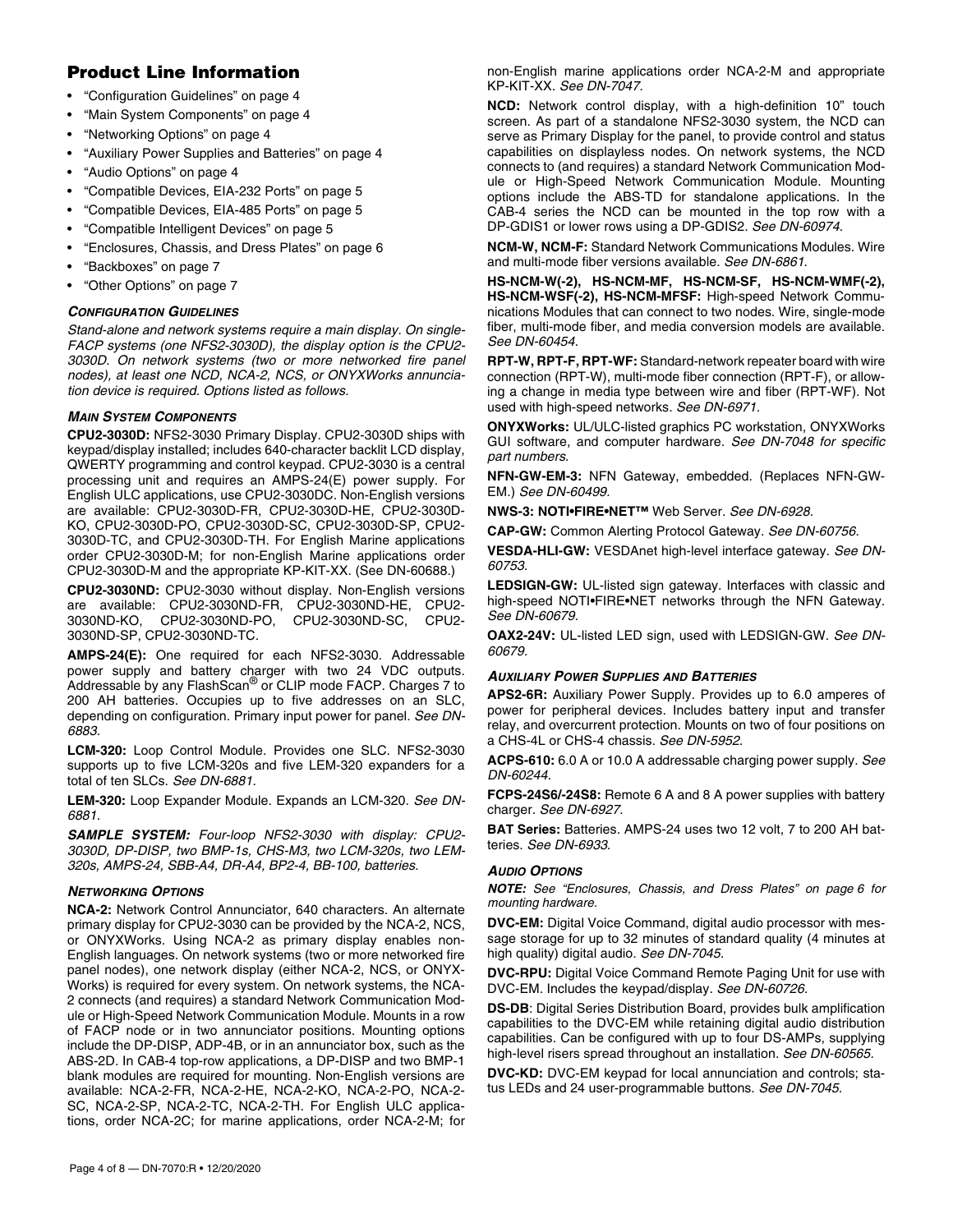**DS-AMP/E**: 125W, 25 VRMS, or 100W, 70VRMS. 70VRMS requires DS-XF70V step-up transformer. Digital Series Amplifier, part of the DS-DB system. *See DN-60663.*

**DS-RFM, DS-FM, DS-SFM:** Fiber conversion modules for DVC-EM, DS-DB distribution board, and DAA2/DAX Series amplifiers. *See DN-60633*.

**DAA2-5025(E):** 50W, 25 Vrms Digital Audio Amplifier assembly with power supply; includes chassis. *See DN-60556.*

**DAA2-5070(E):** 50W, 70.7 Vrms Digital Audio Amplifier assembly with power supply; includes chassis. *See DN-60556.*

**DAA2-7525(E):** 75W, 25 Vrms digital audio amplifier assembly with power supply; includes chassis. *See DN-60556.*

**DAX-3525(E):** 35W, 25 Vrms Digital Audio Amplifier assembly with power supply, includes chassis. *See DN-60561.*

**DAX-3570(E):** 35W, 70.7 Vrms Digital Audio Amplifier assembly with power supply, includes chassis. *See DN-60561.*

**DAX-5025(E):** 50W, 25 Vrms Digital Audio Amplifier assembly with power supply, includes chassis. *See DN-60561.*

**DAX-5070(E):** 50W, 70.7 Vrms Digital Audio Amplifier assembly with power supply, includes chassis. *See DN-60561.*

**TELH-1:** Firefighter's Telephone Handset for use with the DVC-EM when mounted in the CA-2 chassis. *See DN-7045.*

**CMIC-1:** Microphone used with DVC/DVC-EM. Included with CA-2 chassis assembly. *See DN-7045.*

**RM-1/RM-1SA:** Remote microphone assemblies, mount on ADP-4 (RM-1) dress panel or CAB-RM/-RMR (RM-1SA) stand-alone cabinets. *See DN-6728.*

**AA-30:** Audio Amplifier, 30 watts, 25 Vrms. Includes amplifier and audio input supervision, backup input, and automatic switchover, power supply, cables. *See DN-3224.*

**AA-120/AA-100:** Audio Amplifier. AA-120 is 120 watts, 25 Vrms. AA-100 is 100 watts, 70.7 Vrms. The amplifier contains an integral chassis for mounting to a CAB-B4, -C4, or -D4 backbox (consumes one row). Includes audio input and amplified output supervision, backup input, and automatic switchover to backup tone. *See DN-3224.*

**DAA Series Digital Audio Amplifiers**: Legacy DAA Series amplifiers are compatible with DVC systems running SR4.0. For specific information on DAA-50 series amplifiers, refer to DN-7046. For information on DAA-7525 Series, refer to DN-60257.

#### *COMPATIBLE DEVICES, EIA-232 PORTS*

**PRN-7:** 80-column printer. *See DN-60897* 

**VS4095/5:** Printer, 40-column, 24 V. Order from Keltron, Inc. *See DN-3260*.

**DPI-232:** Direct Panel Interface, specialized modem for extending serial data links to remotely located FACPs and/or peripherals. *See DN-6870.* 

#### *COMPATIBLE DEVICES, EIA-485 PORTS*

**ACM-24AT:** ONYX® Series ACS annunciator – up to 96 points of annunciation with Alarm or Active LED, Trouble LED, and switch per circuit. Active/Alarm LEDs can be programmed (by powered-up switch selection) by point to be red, green, or yellow; the Trouble LED is always yellow. *See DN-6862.* 

**AEM-24AT:** Same LED and switch capabilities as ACM-24AT; expands the ACM-24AT to 48, 72, or 96 points. *See DN-6862*.

**ACM-48A:** ONYX® Series ACS annunciator – up to 96 points of annunciation with Alarm or Active LED per circuit. Active/Alarm LEDs can be programmed (by powered-up switch selection) in groups of 24 to be red, green, or yellow. Expandable to 96 points with one AEM-48A. *See DN-6862.* 

**AEM-48A:** Same LED capabilities as ACM-48A; expands the ACM-48A to 96 points. *See DN-6862*.

**ACM-8R:** Remote Relay Module with eight Form-C contacts. Can be located up to 6,000 ft. (1828.8 m) from panel on four wires. *See DN-3558.*

**LCD-160:** Liquid Crystal Display annunciator, 160-character backlit. Can store character sets for multiple languages. LCD-160C is used for ULC applications. *See DN-6940.* 

**LCD2-80:** Terminal and ACS mode. 80-character, backlit LCD display. Mounts up to 6,000 ft. (1828.8 m) from panel. Up to 32 per FACP. *See LCD2-80 (DN-60548).*

**SCS Series:** Smoke control station; eight (expandable to 16) circuits. *See DN-4818*.

**TM-4:** Transmitter Module. Includes three reverse-polarity circuits and one municipal box circuit. Mounts in panel module position (as in single-address mode applications) or in CHS-M3 position. *See DN-6860.*

**UDACT-2:** Universal Digital Alarm Communicator Transmitter, 636 channel. *See DN-60686.*

**UZC-256:** Programmable Universal Zone Coder provides positive non-interfering successive zone coding. Microprocessor-controlled, field-programmable from IBM®-compatible PCs *(requires optional programming kit)*. Mounts on a CHS-4 series chassis within NFS2- 3030.

#### *COMPATIBLE INTELLIGENT DEVICES*

NOTE: "A" suffix indicates ULC-Listed model.

**FWSG Wireless SWIFT Gateway:** Addressable gateway supports wireless SLC devices. Not appropriate for ULC applications. *See DN-60820.* 

**FCO-951/-IV** FlashScan, Addressable intelligent multi-criteria smoke sensors, photo, carbon monoxide, fixed temperature heat detector and infra-red (IR). ULC: FCO-951A/-IV

**FPC-951**. FlashScan, Combined photoelectric and carbon monoxide sensor. ULC: FPC-951A.

**FSCO-951**. FlashScan, Addressable carbon monoxide sensor. ULC: FSCO-951A.

**FPTI-951, FPTI-951-IV:** Addressable intelligent multi-criteria photoelectric, thermal and IR sensors. ULC: FPTI-951A, FPTI-951A-IV.

**FS-OSI-RI:** Addressable intelligent single-ended beam smoke detector. ULC: FS-OSI-RIA. .

**FSP-951:** White, low-profile intelligent photoelectric sensor, FlashScan only. ULC: FSP-951A.

**FSP-951-IV:** Ivory, low-profile intelligent photoelectric sensor. ULC: FSP-951A-IV

**FSP-951T:** White, same as FSP-951 but includes a built-in 135°F (57°C) fixed-temperature thermal device. FlashScan only. ULC: FSP-951TA.

**FSP-951T-IV:** Ivory, same as FSP-951T but includes a built-in 135°F (57°C) fixed-temperature thermal device. ULC: FSP-951TA-IV.

**FSP-951R:** White, low-profile intelligent photoelectric sensor, remote test capable. For use with DNR/DNRW. FlashScan only. ULC: FSP-95RA

**FSP-951R-IV**: Ivory, low-profile intelligent photoelectric sensor, remote test capable. FlashScan only. ULC: FSP-95RA-IV, for use with DNRA.

**FST-951:** White, low-profile intelligent 135°F fixed thermal sensor, FlashScan only. Must be mounted to one of the bases listed below. ULC: FST-951A. *See DN-60975.*

**FST-951-IV:** Ivory, low-profile intelligent 135°F fixed thermal sensor, FlashScan and CLIP. Must be mounted to one of the bases listed below. ULC: FST-951A-IV.

**FST-951R:** White, low-profile intelligent rate-of-rise thermal sensor, FlashScan only. Must be mounted to one of the bases listed below. ULC: FST-951A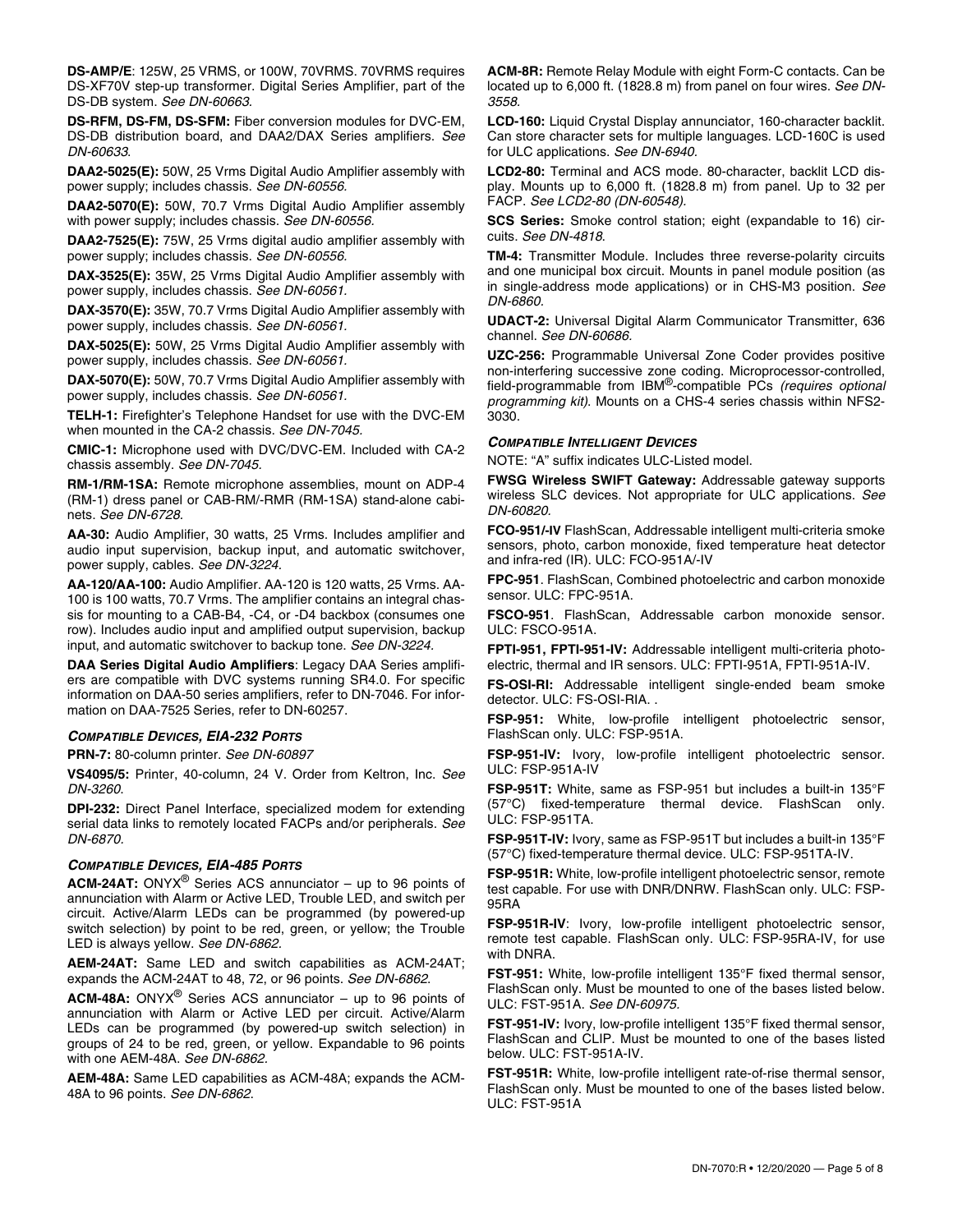**FSP-951R-IV**: Ivory, low-profile intelligent photoelectric sensor, remote test capable. FlashScan only. ULC: FSP-95RA-IV, for use with DNRA.

**FST-951H:** White, low-profile intelligent 190°F fixed thermal sensor, FlashScan only. Must be mounted to one of the bases listed below. ULC: FST-951HA.

**FST-951H-IV:** Ivory, low-profile intelligent 190°F thermal sensor, FlashScan and CLIP. Must be mounted to one of the bases listed below. ULC: FST-951HA-IV.

**FSV-951, FSV-951R:**White, intelligent high-sensitivity photoelectric smoke detector. ULC: FSV-951A, FSV-951RA

**FSV-951-IV, FSV-951R-IV**Ivory, intelligent high-sensitivity photoelectric smoke detector. ULC: FSV-951A-IV, FSV-951RA-IV.

**VEP-A00-P-NTF:** Intelligent aspiration smoke detector with LED display, 4 pipes, covers up to 21,520 square feet. UL/ULC. *See DN-61029.* UL/ULC Listed.

**VEP-A10-P-NTF:** Intelligent aspiration smoke detector with LED and LCD display, 4 pipes, covers up to 21,520 square feet. UL/ULC. *See DN-61029.* UL/ULC Listed.

**VEP-A00-1P-NTF:** Intelligent aspiration smoke detector with LED display, single pipe, covers up to 10,760 square feet. UL/ULC. *See DN-61029.* UL/ULC Listed.

**VEU-A00-NTF:** Intelligent aspiration smoke detector with LED display, 4 pipes, covers up to 69,965 square feet. UL/ULC. *See DN-61034.* UL/ULC Listed.

**VEU-A10-NTF:** Intelligent aspiration smoke detector with LED and LCD display, 4 pipes, covers up to 69,965 square feet. UL/ULC. *See DN-61034.* UL/ULC Listed.

**VEA-040-A00-NTF**: Intelligent aspiration with LED display, 40 pointaddressable detection points. Covers 36,000 square feet. UL/ULC. *See DN-61036.* UL/ULC Listed.

**VEA-040-A10-NTF:** Intelligent aspiration with LED and LCD display, 40 point-addressable detection points. Covers 36,000 square feet. UL/ULC. *See DN-61036.* UL/ULC Listed.

**DNR:** InnovairFlex low-flow non-relay duct-detector housing. ULC: DNRA. (Order FSP-951R(A) separately.) See DN-60429.

**DNRW:** Same as above with NEMA-4 rating, watertight. *See* DN-60429*.* 

**B224RB-WH:** White, low-profile relay base. *See DN-60054.* ULC: B224RBA-WH.

**B224RB-IV:** Ivory, plug-in System Sensor relay base. ULC: B224RBA-IV.

**B224BI-WH:** White, isolator base for low-profile detectors. *See DN-60054.* ULC: B224BIA-WH.

**B224BI-IV:** Ivory isolator detector base. ULC: B224BIA-IV.

**B300-6:** White, standard flanged low-profile mounting base. (For 10 pack order B300-6-BP.) ULC: B300A-6.

**B300-6-IV:** Ivory, standard flanged low-profile mounting base. ULC: B300A-6-IV.

**B501-WHITE:** European-style, 4" (10.16 cm) base. *See DN-60054.* (For 10-pack order B501-WHITE-BP.) UL/ULC listed.

**B501-BL:** Black, 4" standard European flangeless mounting base. UL/ULC listed.

**B501-IV:** Ivory color, 4" standard European flangeless mounting base. UL/ULC listed.

**B200S-WH:** White, intelligent programmable sounder base, capable of producing a variety of tone patterns including ANSI Temporal 3. Compatible with synchronization protocol. See DN-60054. ULC: B200SA-WH.

**B200S-IV:** Ivory intelligent, programmable sounder base. ULC: B200SA-IV.

**B200SCOA-WH:** White intelligent, programmable sounder base in English/French (required in Canada for ULC applications with CO detectors. Based on B200SA. ULC listed.

**B200SCOA-IV:** Ivory intelligent, programmable sounder base in English/French (required in Canada for ULC applications with CO detectors. Based on B200SA. ULC listed.

**B200S-LF-WH:** White, low-frequency version of B200S. See DN-60054.

**B200S-LF-IV:** Ivory, low-frequency version of B200S.

**B200SR-WH:** White intelligent programmable sounder base, Temporal 3 or Continuous tone. For retrofit installations replacing B501BH series bases. *See DN-60054.* ULC: B200SRA-WH.

**B200SR-IV:** Ivory intelligent programmable sounder base, Temporal 3 or Continuous tone. For retrofit installations replacing B501BH series bases. ULC: B200SRA-IV.

**B200SR-LF-WH**: White, low-frequency version of B200SR. *See DN-60054.* 

**B200SR-LF-IV:** Ivory, low-frequency version of B200SR.

**FMM-1(A):** FlashScan monitor module. *See DN-6720.* 

**FDM-1(A):** FlashScan dual monitor module. *See DN-6720.* 

**FZM-1(A):** FlashScan two-wire detector monitor module. *See DN-6720.* 

**FMM-101(A):** FlashScan miniature monitor module. *See DN-6720.* 

**FMM-4-20:** FlashScan 4-20 mA protocol monitor module. *See DN-60411.* 

**FTM-1(A):** Firephone Telephone Module connects a remote firefighter telephone to a centralized telephone console. Reports status to panel. Wiring to jacks and handsets is supervised. *See DN-6989.*

**FCM-1(A):** FlashScan control module. *See DN-6724.*

**FCM-1-REL(A):** FlashScan releasing control module. *See DN-60390.* 

**FRM-1(A):** FlashScan relay module. *See DN-6724.* 

**FDRM-1(A):** FlashScan dual monitor/dual relay module. *See DN-60709.*

**NBG-12LX:** Manual pull station, addressable. *See DN-6726.*

**N-MPS series:** Manual pull stations, addressable and conventional. ULC-listed; for use in Canada only. *See DN-5497 and DN-60629.* **ISO-X(A):** Isolator module. *See DN-2243.*

**ISO-6(A)**: Six fault isolator module. *See DN-60844.* 

**XP6-C(A):** FlashScan six-circuit supervised control module. *See DN-6924.* 

**XP6-MA(A):** FlashScan six-zone interface module; connects intelligent alarm system to two-wire conventional detection zone. *See DN-6925.* 

**XP6-R(A):** FlashScan six-relay (Form-C) control module. *See DN-6926.* 

**XP10-M(A):** FlashScan ten-input monitor module. *See DN-6923.* 

#### *ENCLOSURES, CHASSIS, AND DRESS PLATES*

**CAB-4 Series Enclosure:** NFS2-3030 mounts in a standard CAB-4 Series enclosure (available in four sizes, "A" through "D"). Backbox and door ordered separately; requires BP2-4 battery plate. A trim ring option is available for semi-flush mounting. *See DN-6857.*

**EQ Series Cabinets:** EQ series cabinets will house amplifiers, power supplies, battery chargers and control modules. EQ cabinets are available in three sizes, "B" through "D". *See DN-60229.* 

**CAB-BM Marine System:** Protects equipment in shipboard and waterfront applications. Order CPU2-3030D-M; for non-English marine applications order CPU2-3030D and appropriate KP-KIT-XX. Also order **BB-MB** for systems using 100 AH batteries. For a full list of required and optional equipment, see DN-60688.

**CHS-M3:** Mounting chassis for CPU2-3030. One required for each CPU2-3030D/3030ND.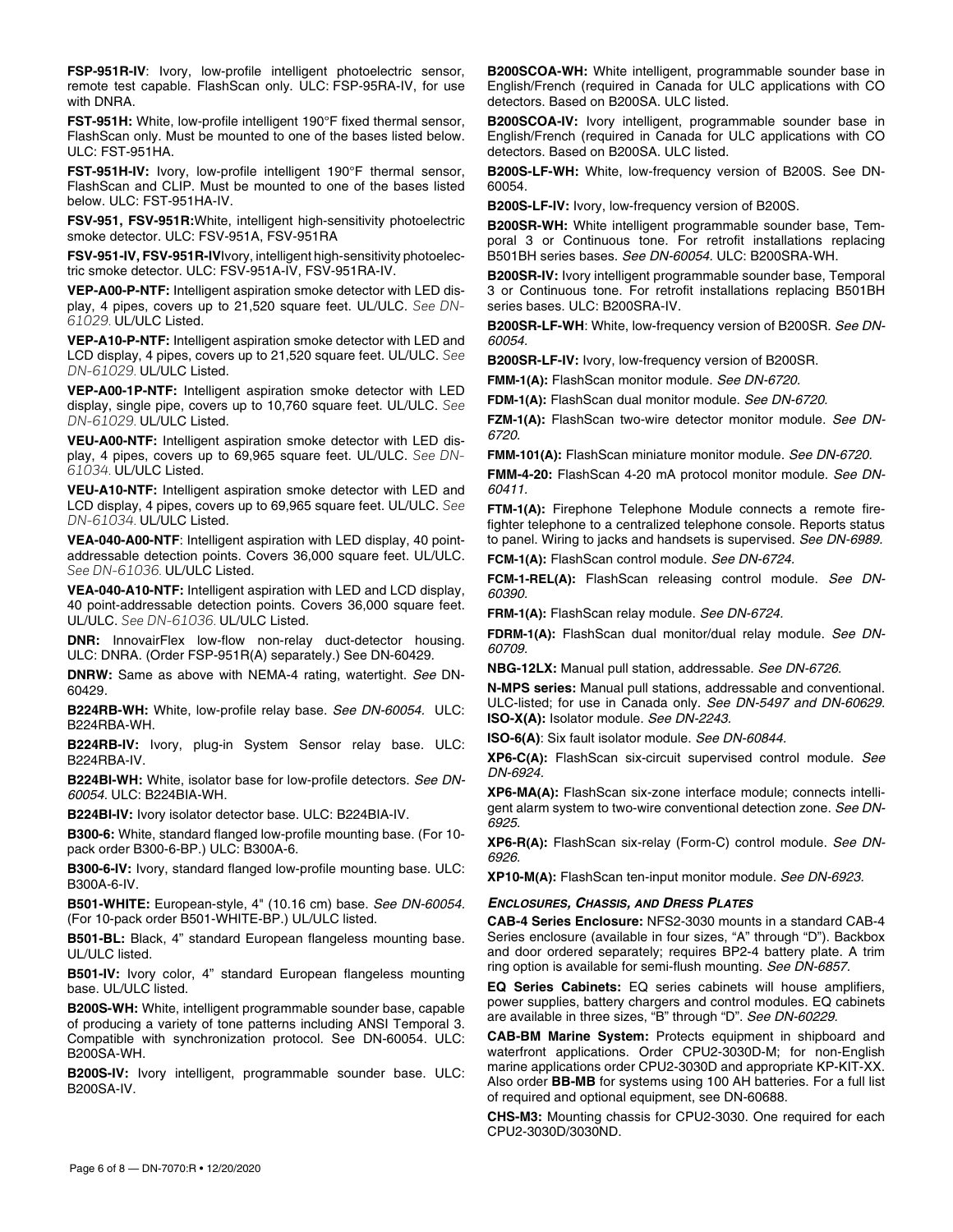**DP-DISP:** Dress panel for top row in cabinet with CPU2-3030D installed.

**DP-1B:** Blank dress panel. Provides dead-front panel for unused tiers; covers DAA2/DAX series or AA-series amplifier. *See DN-7046.*

**CHS-BH1:** Battery chassis; holds two 12.0 AH batteries. Mounts on the left side of DAA2 chassis. *See DN-7046.*

**CA-1:** Chassis, occupies one tier of a CAB-4 Series enclosure. The left side accommodates one DVC-EM and a DVC-KD (optional); and the right side houses a CMIC-1 microphone and its well (optional). *See DN-7045.*

**CA-2:** Chassis assembly, occupies two tiers of a CAB-4 Series enclosure. The left side accommodates one DVC-EM mounted on a half-chassis and one NFS2-3030 or NCA-2 mounted on a half-chassis. The right side houses a microphone/handset well. The CA-2 assembly includes CMIC-1 microphone. ADDR Series doors with two-tier visibility are available for use with the CA-2 configuration: ADDR-B4, ADDR-C4, ADDR-D4 (below).

**ADDR-B4\*:** Two-tier-sized door designed for use with the CA-2 chassis configuration. ADDR Series doors are similar to CAB-4 Series "DR" doors, but a clear window space exposes the top two tiers of the CAB-4 enclosure. Use an SBB-B4 backbox with the ADDR-B4. *See DN-7045, DN-6857.*

**ADDR-C4\*:** Three-tier-sized door designed for use with the CA-2 chassis configuration. ADDR Series doors are similar to CAB-4 Series "DR" doors, but a clear window space exposes the top two tiers of the CAB-4 enclosure. Use an SBB-C4 backbox with the ADDR-C4. *See DN-7045, DN-6857.*

**ADDR-D4\*:** Four-tier-sized door designed for use with the CA-2 chassis configuration. ADDR Series doors are similar to CAB-4 Series "DR" doors, but a clear window space exposes the top two tiers of the CAB-4 enclosure. Use an SBB-D4 backbox with the ADDR-D4. *See DN-7045, DN-6857.*

**\*** Note: Use ADDR-B4/C4/D4 when CA-2 chassis is installed in top two rows with NCA-2 or BP-CA2. Use standard door when CA-2 is not installed in top two rows. For additional configuration information, see the DVC application guide on http://esd.notifier.com.

**DPA-1:** Dress panel, used with the CA-1 chassis when configured with a DVC-EM, DVC-KD, and CMIC-1. *See DN-7045.*

**DPA-2:** Dress Panel used with the CA-2 chassis assembly.

**DPA-1A4:** Dress panel, used with the CA-1 chassis when the CMIC-1 is not used. Provides mounting options on right two bays for two ACS annunciators, or for blank plates. *See DN-7045.*

**ADP-4B:** Annunciator dress plate. Mounts in rows 2, 3 or 4 of a CAB-4 series enclosure. Used with ACS series annunciators.

**BMP-1:** Blank module for unused module positions.

**DP-1B:** Blank dress panel. Provides dead-front panel for unused tiers; covers DAA2/DAX series or AA-series amplifier.

**BP2-4:** Battery plate, required.

**CHS-4L:** Low-profile four-position Chassis. Mounts two AA-30 amplifiers.

**CHS-4N:** Chassis for mounting up to four APS-6Rs.

**CHS-6:** Chassis used with the XP6 and XP10 Multi-Modules. Mounts up to six modules in any CAB-4 series row.

**NFS-LBB:** Battery Box. The NFS-LBB is used to mount up to two 55 AH batteries. Dimensions: Box: 24" (610 mm) wide x 14" (356 mm) high x 7.75" (197 mm) deep. Door: 24.125" (613 mm) wide x 14.25" (362 mm) high; door adds 0.0625" (approx. 1.6 mm) to depth.

#### *BACKBOXES*

NOTE: "C" suffix indicates ULC-Listed model.

**ABF-1B(C)** Annunciator Flush Box

**ABF-1DB(C)** Annunciator Flush Box with Door. UL/ULC Listed.

**ABF-2B** Annunciator Flush Box

**ABF-2DB(C)** Annunciator Flush Box with Door

**ABF-4B** Annunciator Flush Box

**ABS-1TB(C)** Annunciator Surface Box

**ABS-1B(C)** Annunciator Surface Box

**ABS-2B** Annunciator Surface Box

**ABS-2D(C)** Annunciator Surface Box

**ABS-4D(C)** Annunciator Surface Box

**BB-100:** Backbox for batteries and power supplies. The BB-100 mounts up to two 100 AH batteries and power supply, if needed. 30" (76.20 cm) wide x 25" (63.50 cm) high x 7.5" (19.05 cm) deep; depth includes door.

**BB-200:** Backbox for batteries and power supplies. Holds up to four 100 AH batteries (200 AH capacity) and power supply. 30" (76.20 cm) wide x 36" (91.44 cm) high x 7.5" (19.05 cm) deep; depth includes door.

**BB-UZC:** Backbox for housing the UZC-256 for applications where the UZC will not fit in panel enclosure. Black; for red, order BB-UZC-R. *See DN-3404*.

**SEISKIT-CAB:** Seismic mounting kit. Required for seismic-certified applications with NFS2-3030 and other equipment in CAB-4 Series Enclosures. Includes battery bracket for two 26 AH batteries.

**SEISKIT-LBB:** Seismic kit for the NFS-LBB. Includes battery bracket for two 55 AH batteries.

#### *OTHER OPTIONS*

**411:** Slave digital alarm communicator. *See DN-6619.*

**411UDAC:** Digital alarm communicator. *See DN-6746.*

**IPDACT-2, IPDACT Internet Monitoring Module:** Connects to primary and secondary DACT telephone output ports for internet communications over customer-provided Ethernet connection. Requires compatible Teldat VisorALARM Central Station Receiver. Can use DHCP or static IP. *See DN-60408.* 

**IPCHSKIT:** IP Communicator Chassis Mounting Kit. For mounting an IPDACT-2/2UD onto the panel chassis or CHS-4 series chassis. Use IPENC for external mounting applications.

**IPSPLT:** Y-adapter option allow connection of both panel dialer outputs to one IPDACT-2/2UD cable input.

**IPENC:** External enclosure for IPDACT, includes IPBRKT mounting bracket; Red; for black, order IPENC-B.

**HWF2V-COM:** LTE Digital Cellular Fire Alarm Communicator and Internet Panel, Verizon LTE / IP. Provides selectable configurable paths: cellular only, IP only, or IP primary with cellular backup. Connects to the primary and secondary ports of a DACT. *See DH-62010. (*For Canadian applications order IPGSM-4GC. *See DH-60771*.)

**HWF2A-COM:** LTE Digital Cellular Fire Alarm Communicator and Internet Panel, AT&T LTE / IP. Provides selectable configurable paths: cellular only, IP only, or IP primary with cellular backup. Connects to the primary and secondary ports of a DACT. *(*For Canadian applications order IPGSM-4GC. *See DH-60771*.)

*NOTE: For other options including compatibility with retrofit equipment, refer to the panel's installation manual, the SLC manual, and the Device Compatibility Document.*